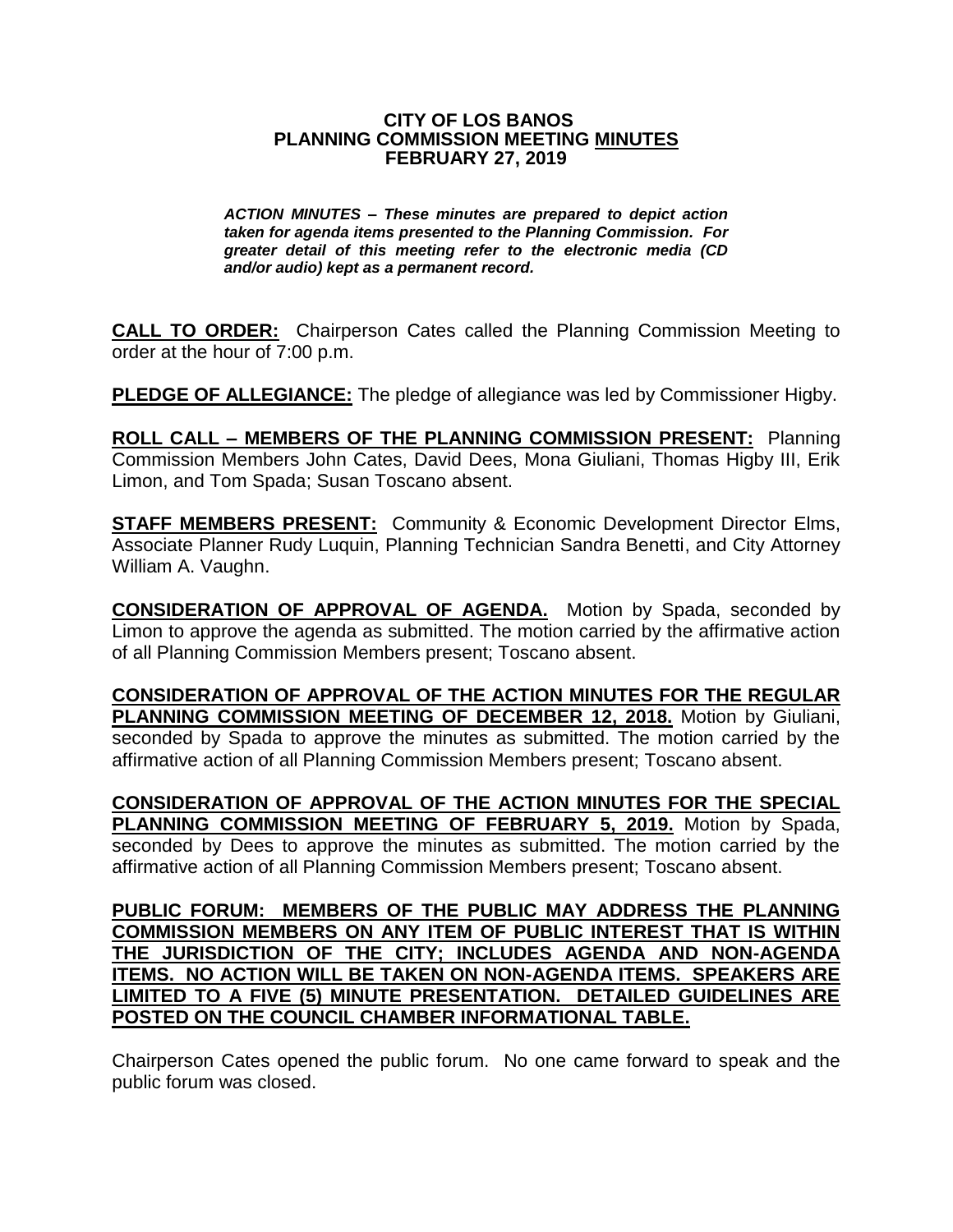**PUBLIC HEARING – TO CONSIDER A RECOMMENDATION TO THE LOS BANOS CITY COUNCIL TO ADOPT AN ORDINANCE TO ESTABLISH THE REGULATION AND PROCESSING OF ACCESSORY DWELLING UNITS.** Community & Economic Development Director Elms presented the staff report, which included a PowerPoint presentation.

Commissioner Dees inquired about the definition of an efficiency unit.

Community & Economic Development Director Elms responded that it is defined in the definitions under Los Banos Municipal Code Section 9-3.3002 but refers to the California Health & Safety Code.

City Attorney Vaughn spoke of size, bathroom, and kitchen requirements for efficiency units.

Commissioner Spada inquired about staff's sense on garage conversions and parking.

Community & Economic Development Director Elms responded that the state has prohibited us from legislating parking as a barrier and the state's position is that a covered garage is not necessary.

City Attorney Vaughn spoke of garage conversions needing to replace the lost spaces and non-garage conversions have to provide at least 1 off-street parking space.

Commissioner Dees inquired if permitted on-street parking would be considered.

City Attorney Vaughn responded that staff is not considering permitted on-street parking, how staff is not anticipating huge demand of this type of housing, how Los Banos typically has smaller lots with larger houses so that restricts many of these types of opportunities from arising, and the state has pronounced what cities can do in regards to parking.

City Attorney Vaughn suggested that "efficiency unit" be defined instead of referring to Health & Safety Code.

Community & Economic Development Director Elms spoke of how casitas are going to become more standard in newer development in the future.

There was discussion among Commissioners and staff regarding the difference between accessory structures and accessory dwelling units.

Commissioner Higby inquired if detached ADUs must exist in perpetuity.

City Attorney Vaughn responded that an owner can demo or turn it into a different accessory structure if codes allow for it.

Chairperson Cates opened the public hearing. KATHY BALLARD, Los Banos, spoke of existing secondary living units in the College Greens area, stated that they didn't have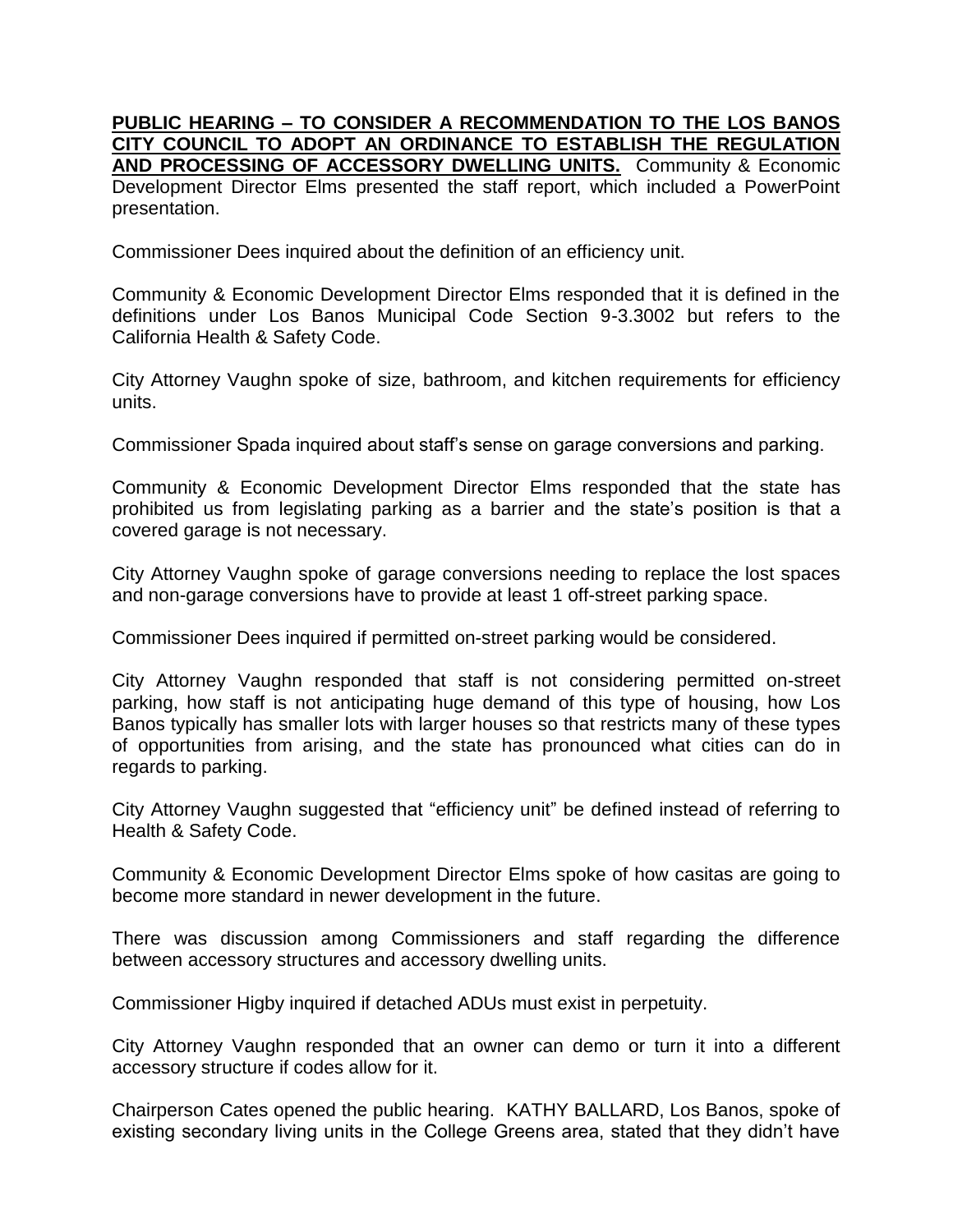kitchens, and inquired if there are Building requirements to follow if owners want to change that.

Community & Economic Development Director Elms confirmed there are Building requirements to follow to add kitchens to ADUs.

Ms. Ballard inquired if a property owner can rent it out.

Community & Economic Development Director Elms responded that it can be rented out as long the property owner lives in one of the units.

No one else came forward to speak and the public hearing was closed.

Motion by Spada, seconded by Limon to adopt Planning Commission Resolution No. 2019-03 – Recommending to the City Council Adoption of an Ordinance of the City Council of the City of Los Banos Amending Article 30 Chapter 3 of Title 9 of the Los Banos Municipal Code Relating to Accessory Dwelling Units with the addition of the definition of an efficiency unit. The motion carried by the affirmative action of all Planning Commission Members present; Toscano absent.

# **CONSIDERATION OF APPOINTMENT OF A PLANNING COMMISSIONER AND AN ALTERNATE TO THE TRAFFIC SAFETY COMMITTEE.**

Motion by Dees to appoint Commissioner Limon to the Traffic Safety Committee. The motion carried by the affirmative action of all Planning Commission Members present; Toscano absent.

Motion by Limon to appoint Commissioner Spada as an alternate to the Traffic Safety Committee. The motion carried by the affirmative action of all Planning Commission Members present; Toscano absent.

## **COMMUNITY & ECONOMIC DEVELOPMENT DEPARTMENT REPORT.**

Community & Economic Development Director Elms reported that the Planning Commissioners Academy will take place in Long Beach next week with lots of new and exciting sessions.

### **PLANNING COMMISSION MEMBER REPORTS.**

**CATES:** Thanked staff, spoke of how he is looking forward to the Planning Commissioners Academy, welcomed the new Planning Commissioners, and thanked the City Council and Finance Director for allowing the department to budget this conference for Commissioners.

### **DEES:** No report.

**GIULIANI:** Spoke of it being nice to see folks working together.

**HIGBY:** No report.